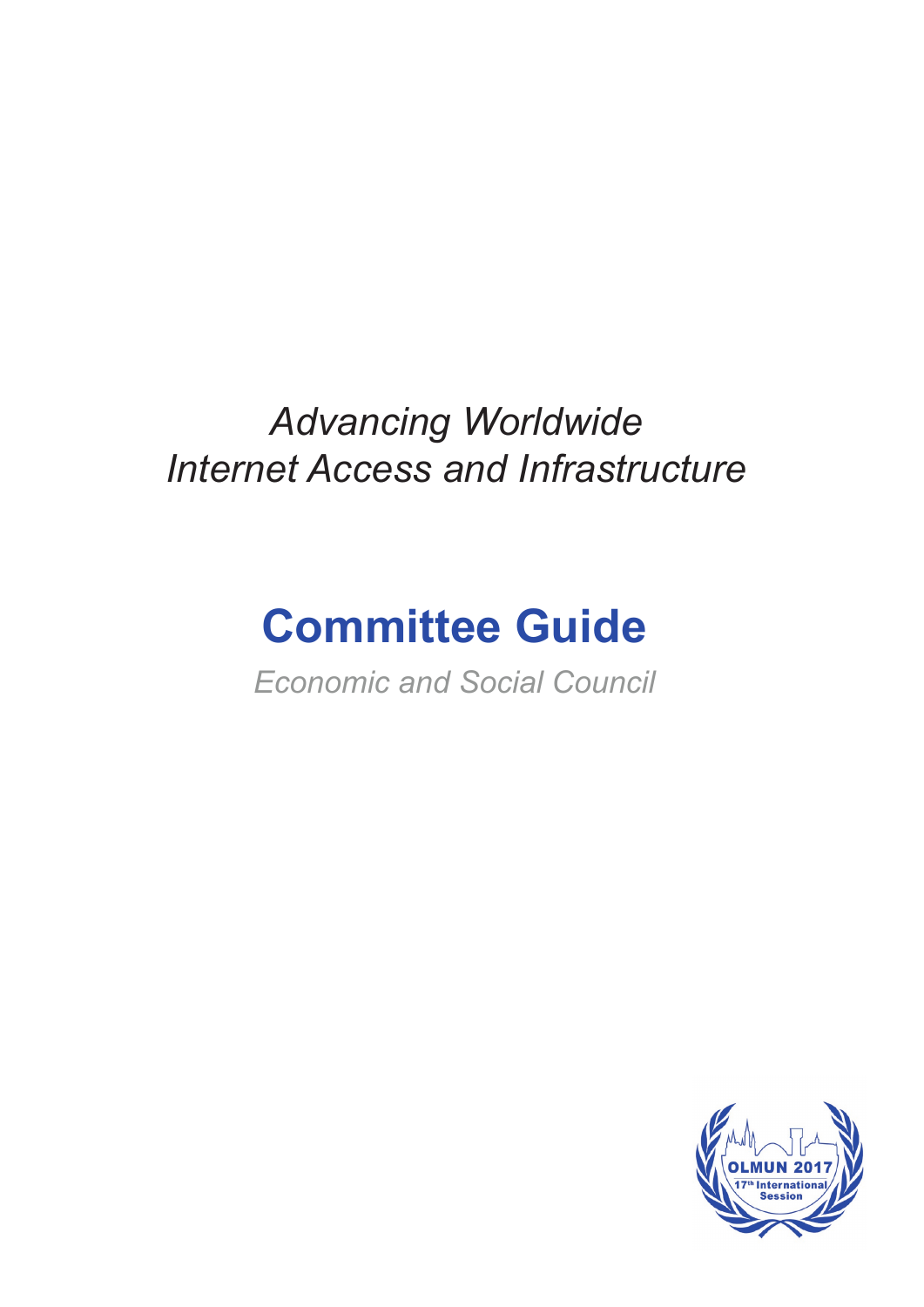## **Table of Content**

| 3. This Years Topic - Advancing worldwide internet access and infrastructure      |  |
|-----------------------------------------------------------------------------------|--|
|                                                                                   |  |
|                                                                                   |  |
| 3.2.1. Affordability: The cost of access relative to income  6                    |  |
| 3.2.2. Readiness: The capacity to access, including skills, awareness and         |  |
| 3.2.3 Availability: Proximity of the necessary infrastructure required for access |  |
|                                                                                   |  |
|                                                                                   |  |
|                                                                                   |  |
|                                                                                   |  |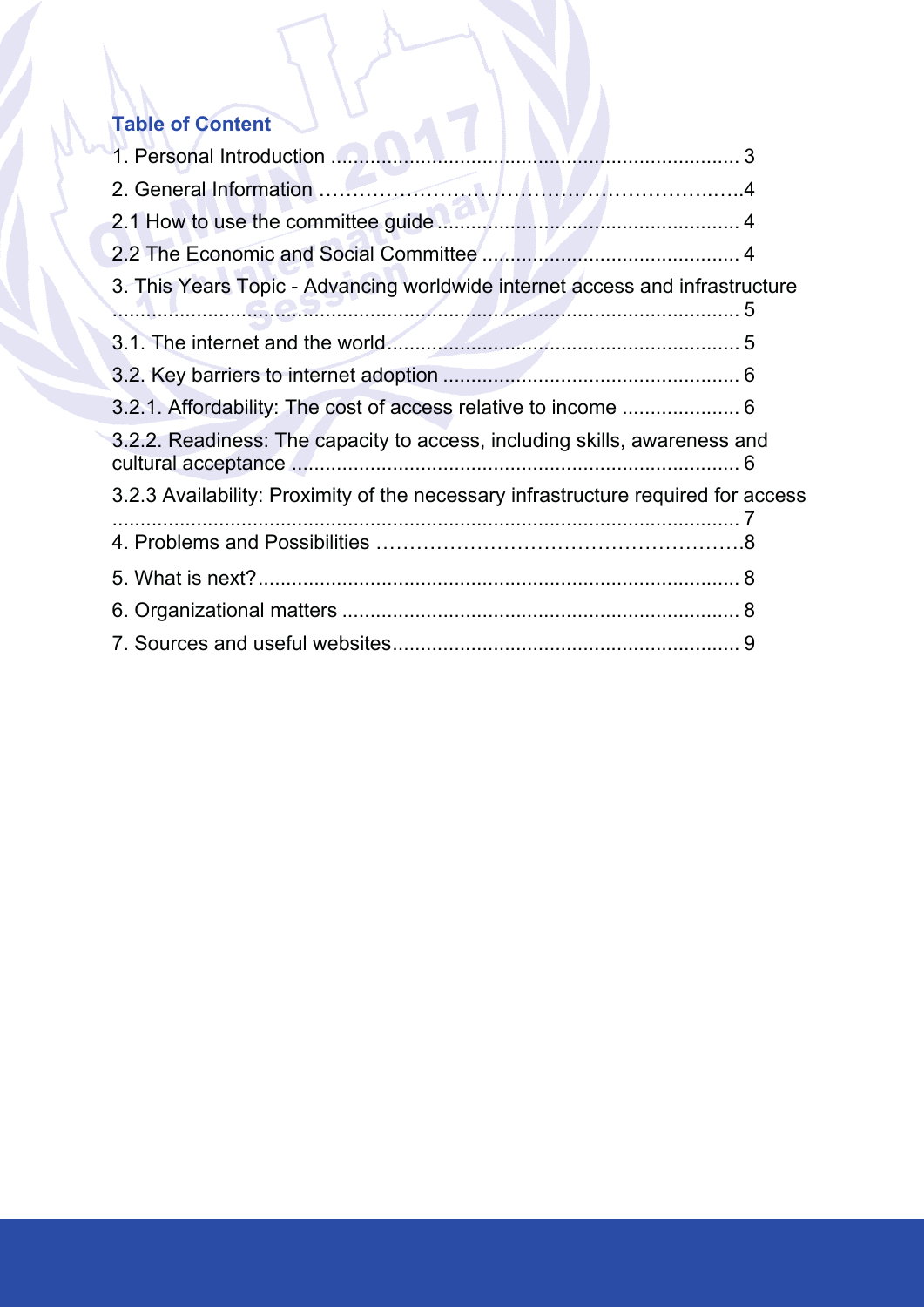## **1. Personal Introduction**

Dear Delegates of the ECOSOC 2016,

My Name is Anna Bartholomäi and me and Yannick are chairing the ECOSOC this year.

I am 16 years old and I am currently attending the 11th grade of the Graf-Anton-Günther Gymnasium in Oldenburg. In my free time, I am playing theatre at the Oldenburger State Theatre Youth Clubs and I am interested in Politics.

I started my MUN career at our local school MUN, the Anton goes UN. In the following years, I took part at several MUNs including the OLMUN and the BERMUN. This OLMUN is my 7th MUN Conference. Last year I first chaired at our school MUN and decided to do it again at the OLMUN and be part of the Inner Circle.

I am looking forward to working with you and have successful debates and good resolutions.

See you in May, Anna Bartholomäi

Dear Delegates,

My name is Yannick Bargfeldt and I am happy and honoured to welcome you to the ECOSOC of the OLMUN 2017 as one of your Chairs. I am 23 years old and am currently serving in the German armed forces stationed in Delmenhorst. In the rest of my free time I enjoy various kinds of sport, travelling and meeting friends.

My MUN history began in 2011 with my participation at OLMUN 2011 as a Delegate of Malaysia. I was really impressed that a huge event like the OLMUN was organized solely by a group of students. At that time, I was sitting in the crowd looking up at the Chairs and the Secretariat and felt inspired by their enthusiasm and passion for OLMUN. I instantly knew I wanted to be part of the OLMUN again and I also wanted to have a look behind the scenes the next time. This wish resulted in me joining the "Inner Circle" of the OLMUN.

Since then I have organized the OLMUN as part of the Secretariat twice. Even though I left school and didn't start studying straight away, I have been to conferences in Berlin, Hamburg, Istanbul (Turkey) and Tel Aviv (Israel). This year`s OLMUN will be my 13<sup>th</sup> MUN conference and I am delighted to chair the ECOSOC.

I very much look forward to meeting you all in June and to having interesting debates as well as a great time overall.

Yours sincerely, Yannick Bargfeldt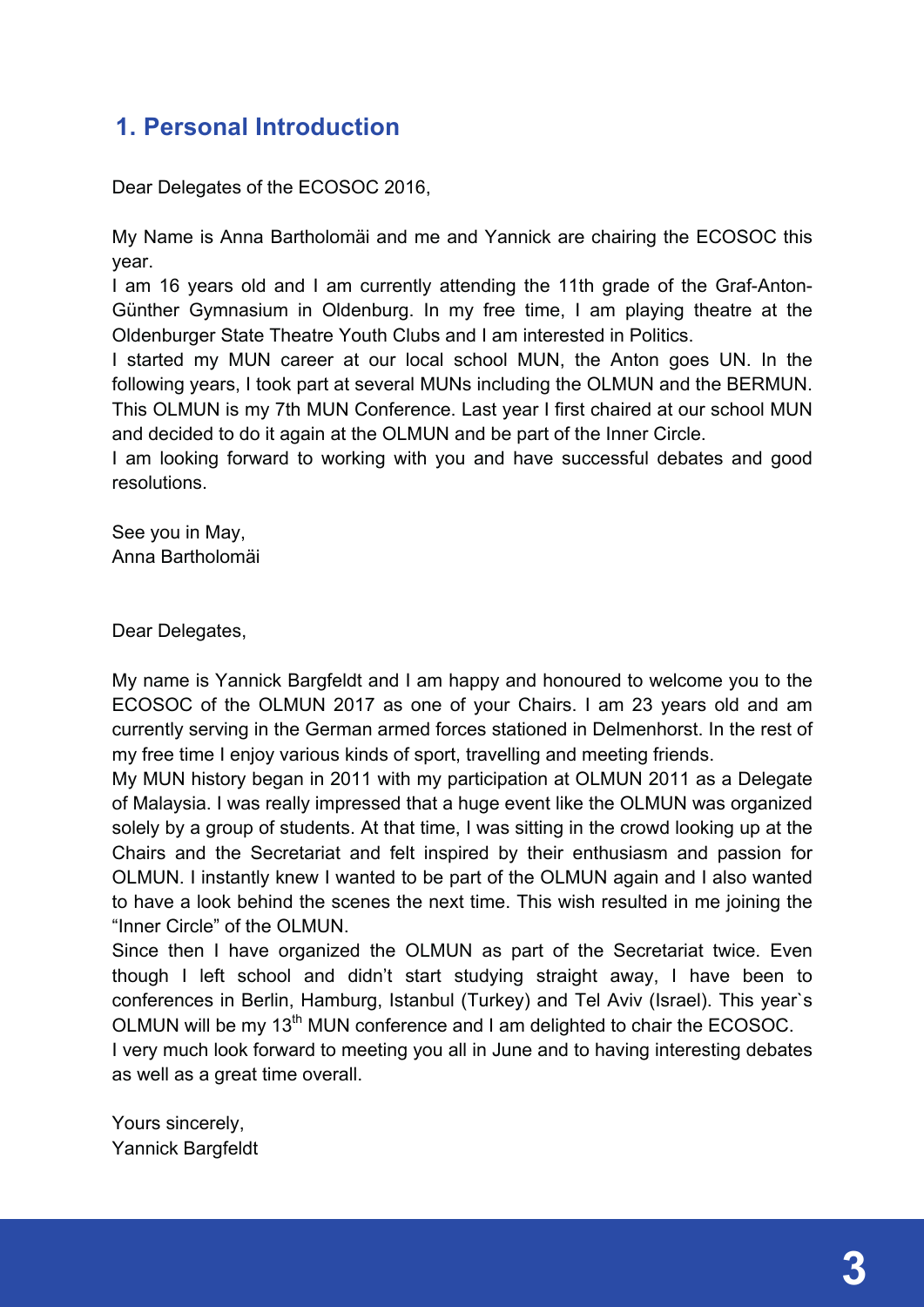## **2. General Information**

#### **2.1 How to use the committee guide**

This committee guide provides a basis for this years' topic that will be debated and discussed in the Economic and Social Council. Though, it is only the foundation for the delegates' research on this topic and is not meant to be used as an all-inclusive analysis. Accordingly, this guide serves as a thought provoking impulse to introduce every delegate to the topic. Indeed, the delegates will acquaint themselves with further information to be well prepared for the discussions and for the debates. This can be done by consulting scholarly materials, international news and more detailed proved background knowledge.

#### **2.2 The Economic and Social Committee**

The Economic and Social Council is one of the principal organs of the UN and was established in 1946. The Council is the place where such issues as economic, social and environmental challenges are discussed and debated. Therefore, it is the responsibility of the ECOSOC to coordinate those issues and to find solutions for the economically related social problems. The ECOSOC holds one four-week session each year in July. Since 1998, additional meetings are held every April with the highest-ranking officials of the International Monetary Fund as well as the World Bank. Adding to the member states, several NGO's are granted the consultative status in the council.

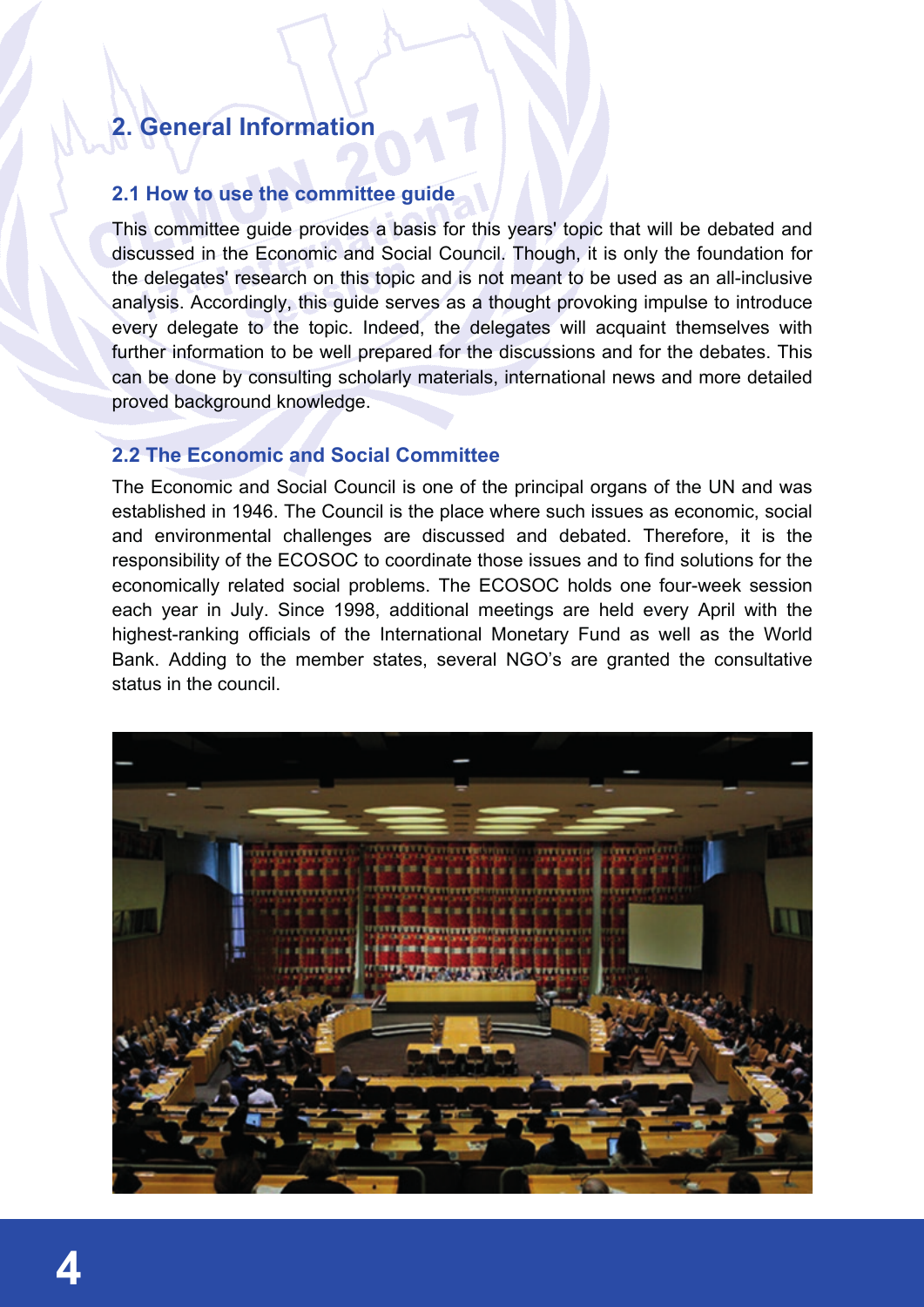## **3. This Year's Topic - Advancing worldwide internet access and infrastructure**

Some time ago the internet was a new and unexplored topic. It was independent and was used to exchange information or read messages. Nowadays this has completely changed. The Internet has become a basic infrastructure. It is connecting people all around the world and there are many who cannot live without internet access any more.

Many companies and organizations are using the internet as a new business model to promote and introduce themselves as well as a platform to publish Information.

But the role of the internet in the society is not completely clear: Although there are many who are using the internet and its advantages already, there are people saying that the internet often just shows for example one side of a political issue or that especially children should be more protected.

The internet as a whole is complex and there are many things that still could be improved.

#### **3.1. The internet and the world**

Like already mentioned above the internet connects the whole world and is established in nearly every country. The IT has risen about 7 Percent within the last year and in the past 5 years the numbers doubled, but there are still 59 Percent of the world's population or about 4 billion people without any internet access.

Despite the seeming omnipresence of Information and Communications Technology (in the following referred to as ICTs), their benefits are not uniformly experienced by the 7.1 billion people in the world. According to recent estimates, over 4 billion people are not yet connected to the internet (see 'internetlivestats.com'). For the majority of those people who don't have internet access, the ICTs potentially have a great development impact. Communities living in rural and remote areas stand to benefit particularly from greater connectivity to telephones and the internet, in order to be able to receive information and services that can improve their economic and social situation.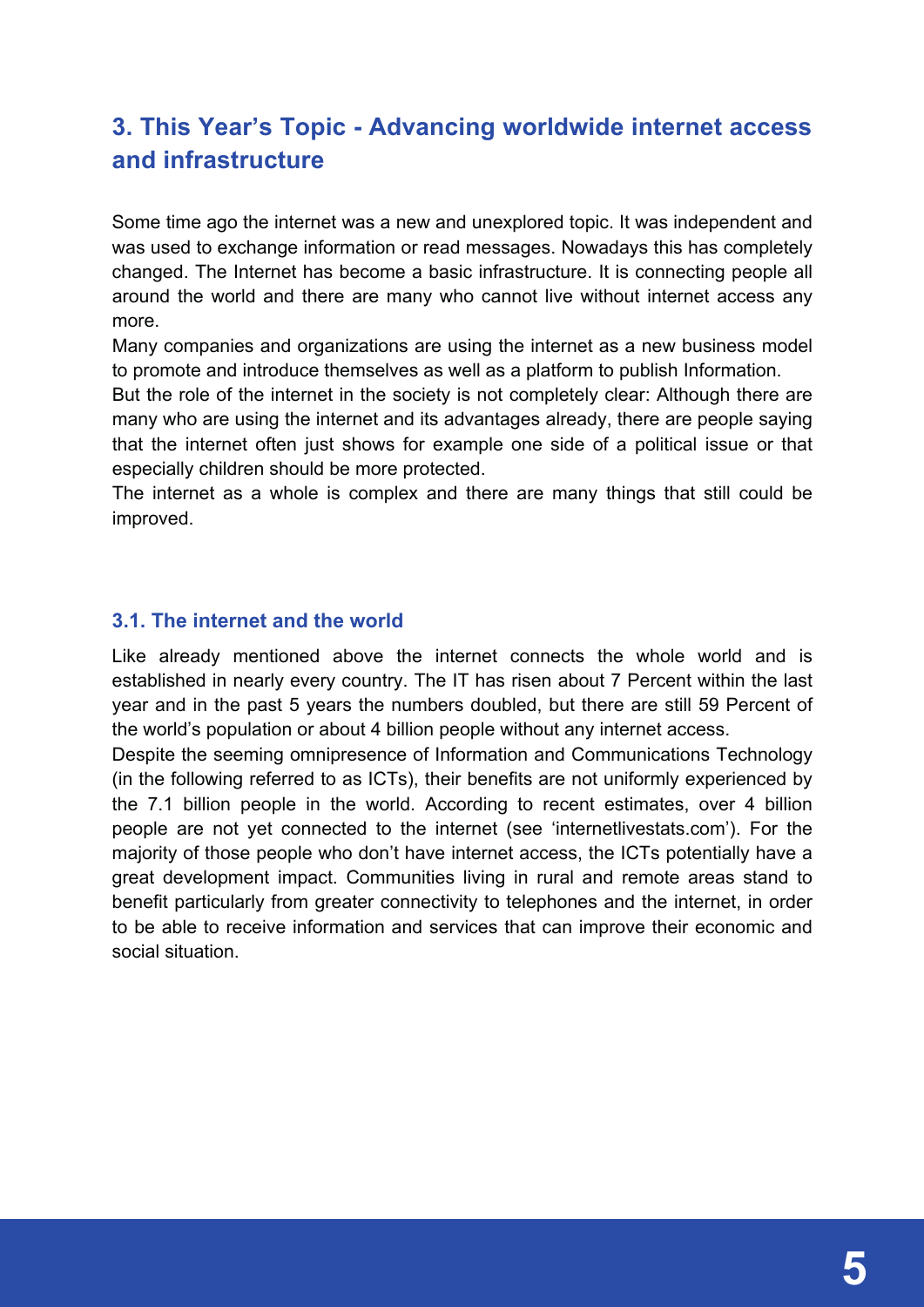#### **3.2. Key barriers to internet adoption**

#### *3.2.1. Affordability: The cost of access relative to income*

The predominant barrier is the low income of individuals in the offline population. This barrier is exacerbated by the high costs associated with providing access to the Internet for these populations, which are disproportionately rural. The low incomes reflect the poor economic circumstances of large segments of the offline population, often including unemployment and the need for economic development, employment, and income growth opportunities in their regions. At the same time, there is often a lack of adjacent infrastructure (such as roads and electricity), thereby increasing the costs faced by network operators in extending coverage. Several other factors can contribute to high costs of service for device manufacturers and network operators, including taxes and fees, and, in the case of some countries, an unfavourable market structure.

#### *3.2.2. Readiness: The capacity to access, including skills, awareness and cultural acceptance*

Barriers such as a lack of digital literacy (that is, unfamiliarity with or discomfort in using digital technologies to access and use information) and a lack of language literacy (that is, the inability to read and write). The root cause of such literacy barriers is often an under resourced education system. In Africa for instance the school enrolment rates are very low and in addition, most countries in Africa do not include subjects on basic computer skills in the school curriculum. Generally, it is only a feature of higher education levels, where enrolment rates a relatively low. ICT infrastructure in schools is also limited.

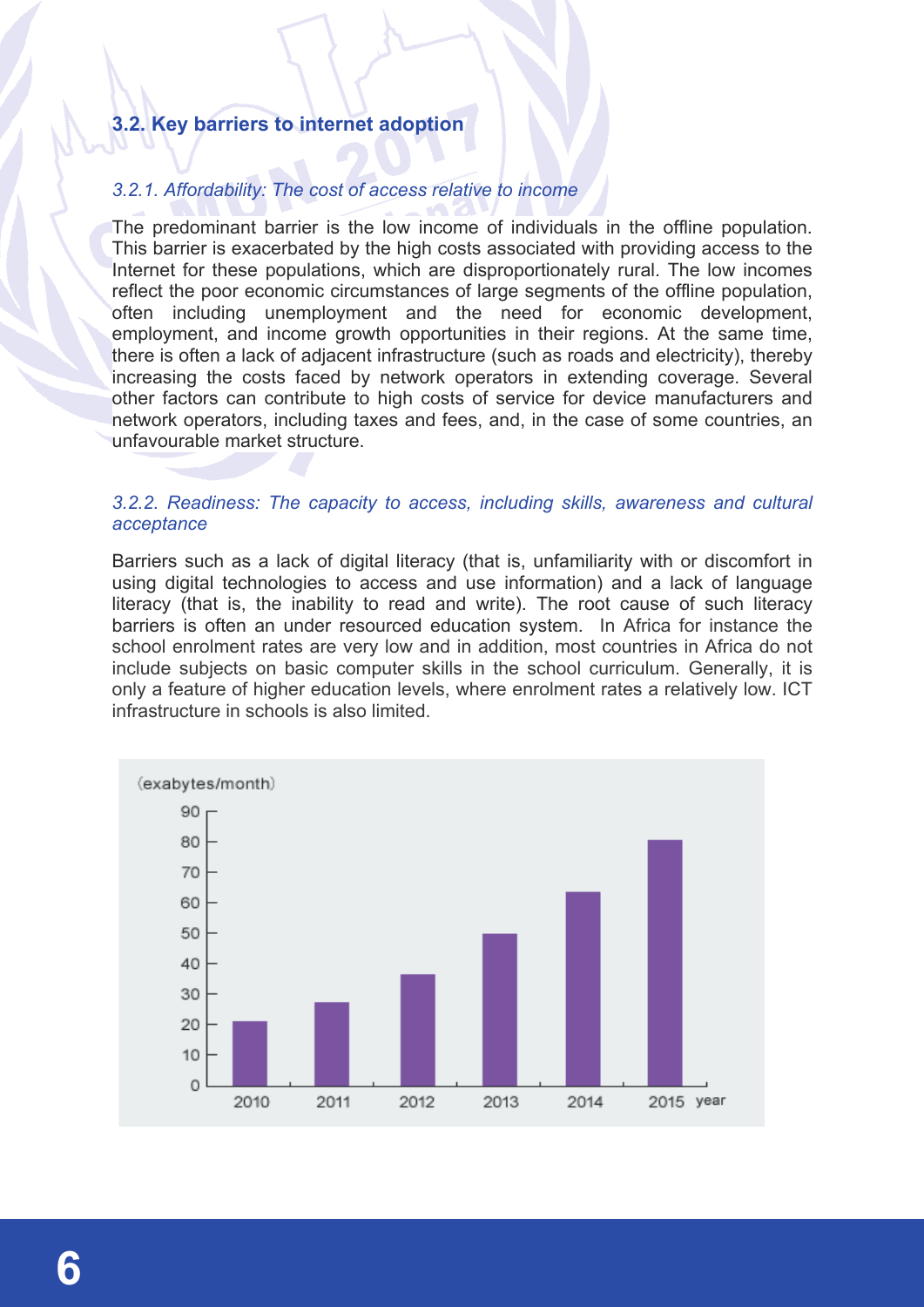#### *3.2.3 Availability: Proximity of the necessary infrastructure required for access*

Barriers in this area include a lack of mobile Internet coverage or network access in addition to a lack of adjacent infrastructure such as grid electricity. The root causes of these consumer barriers include limited access to international bandwidth; an underdeveloped national core network, backhaul, and access to infrastructure; limited spectrum availability; a national information and communications technology (ICT) strategy that doesn't effectively address the issue of broadband access; and nascent infrastructure development.

#### With Already High Mobile Penetration in More Developed / Affluent Countries... New Users in Less Developed / Affluent Countries Harder to Garner, per McKinsey

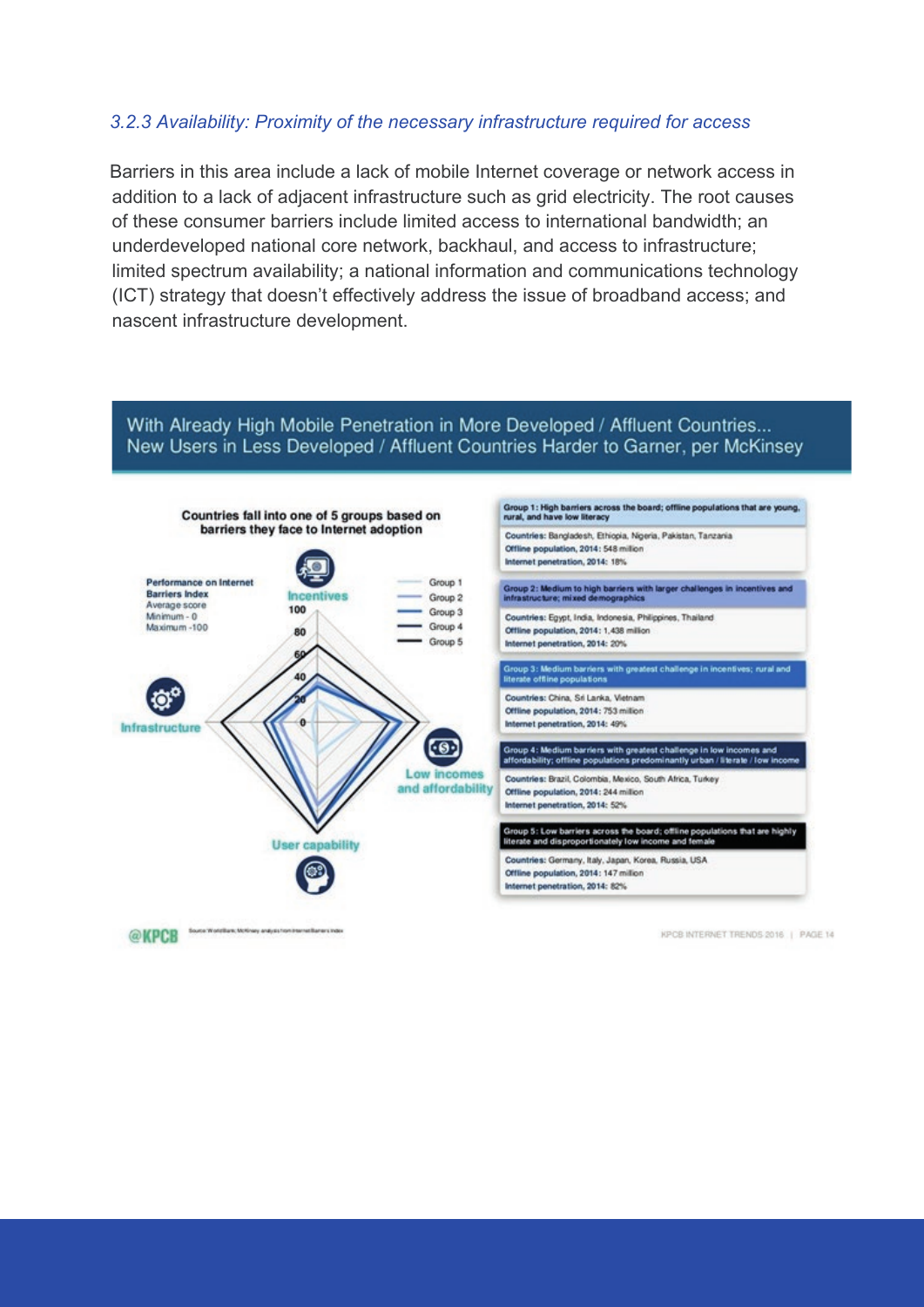## **4. Problems and possibilities**

Every country has its own issues regarding the improvement of Information and Communication Technology (ICT) penetration. Some have a broad penetration but use outdated technology. Other countries may struggle with the implementation of renewable energy technologies and these might go hand in hand with their ICT development plan. Having named only two of various possible problems, it's also important to know what possibilities governments have. Apart from setting goals, they can for instance support projects financially or work out certain lucrative agreements with other countries, NGOs or private investors.

## **5. What is next?**

Now you have a very brief overview of what our committee's topic is about. To answer your next question - no, that is not enough knowledge for our sessions. If you happen to look at other Committee Guides, you might notice that some contain round about 5 to 6 more pages of explicit know-how. We decided to keep our Committee Guide shorter, on the one hand to enable you to search for more detailed and interesting information by yourself and on the other hand we are sure you wouldn't have been in the mood to read a sixteen pages long barren text. You should now do some research on the country you will be representing. Find out how that country is currently progressing in ICT matters. What goals has your country set? What barriers might your country be facing? Use the websites we listed down below to start with your research.

## **5. Organizational matters**

Every Delegate is expected to write a Policy Statement and a draft Resolution. Send us your draft Resolution by May 22nd. The P5 members will read out their Policy Statement in committee session prior to the lobbying.

Keep in mind that we will of course entertain punishments in certain cases (for all first timers - it is not as bad as it sounds).

As every year, we will have a dress code at OLMUN 2017. If you have never heard of the word "dress code" before, you should have a look at the OLMUN Handbook on our website www.olmun.org. First timers should look through the handbook in any case.

You should receive an email from us a month prior to the OLMUN the latest. If you don't, please contact us as soon as possible! Furthermore, we will establish a Facebook group soon for quick and easy communication.